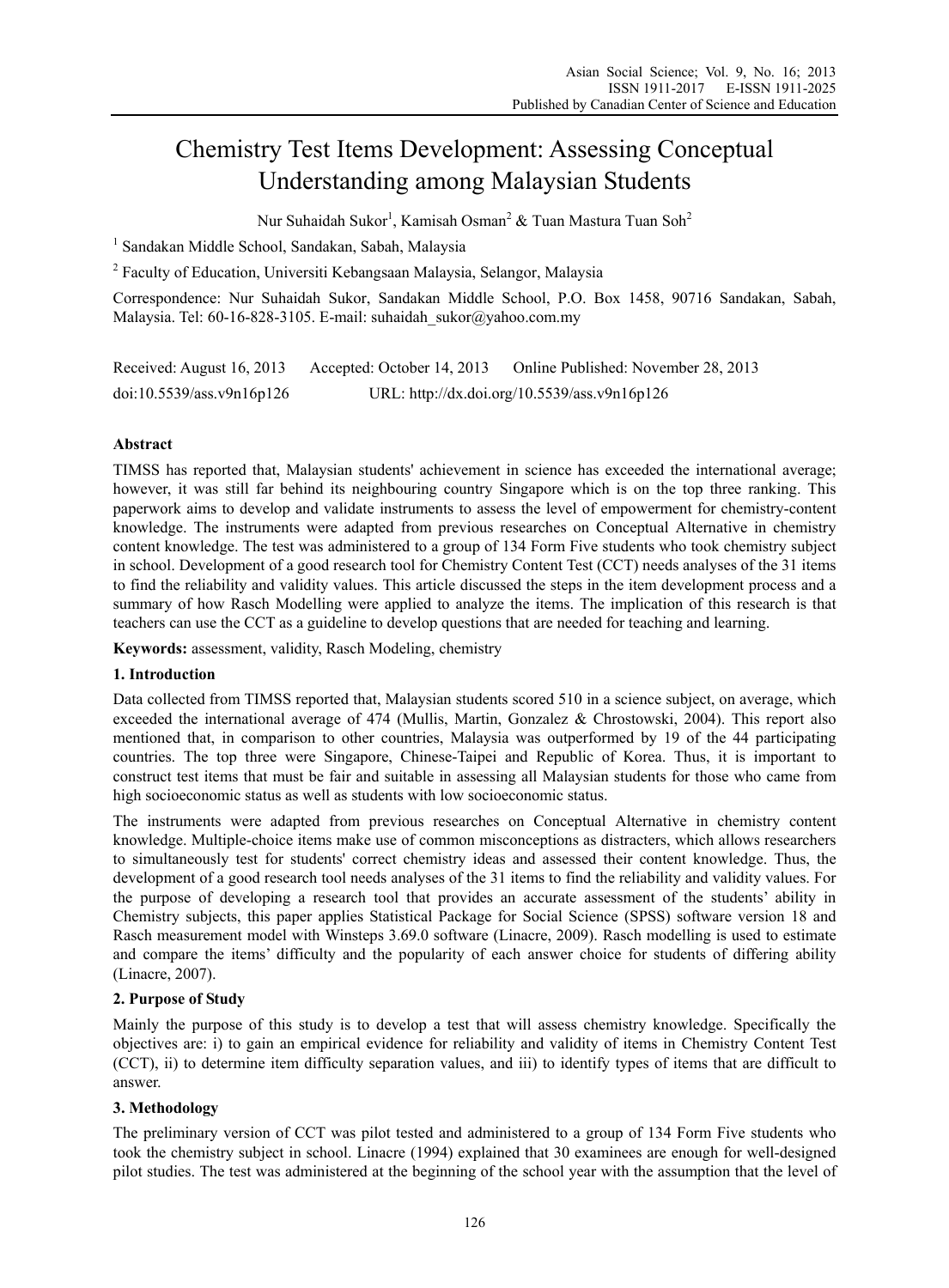students' knowledge was still the same as form four students' level of knowledge at the end of the school year. These students have learned all the seven chapters of form four chemistry syllabuses. The students were given 35 minutes to complete the test. The data collected were used to investigate the tests' reliability and validity.

### *3.1 Design Instrument*

The researcher, with the help of chemistry experts has developed a collection of objective test items that met the criterion of face validity. There were 31 multiple choice items constructed altogether for the Chemistry Content Test (CCT). Test items covered seven topics in form four chemistry syllabuses. The topics covered are: (i) Atomic Structure; (ii) Chemical Equation and Formula; (iii) Chemistry Periodic Table of Elements; (iv) Chemical Bonding; (v) Electrochemistry; (vi) Acids and Bases; and (vii) Salts.

In order to minimize errors, the developments of the test items were based on input of expert and teacher's opinion to serve the purpose of exhibiting the face validity. To make the test free of the confounding factors of reading ability, researcher provides a visual illustration such as diagrams, tables, and figures that serve to assist the clarification of ideas. In addition, items were referred to the Integrated Secondary School Curriculum for Chemistry Form Four Syllabus.

## **4. Data Collection**

Since an appraisal of whether the data fit the model reasonably well is required. The item fit index was used to show how well the items function in the reflection of the traits. Point Measure Correlation (PTMEA CORR.), Outfit Mean Square values (MNSQ), and Standardized Fit Statistics (Z-std) were used in analyzing the CCT items for the purpose of determining whether items are goods and fit for the test. For fit statistics, Bond and Fox (2007) proposed that acceptable fit values fall between -2.0 and +2.0 with a sample size between 30 and 300. This pair of researchers also mentions that negative values indicate less variation than modelled: The response string is closer to Guttman-style response string in which all easy items correct then all difficult items incorrect. Positive values indicate more variations than modelled: The response string is more haphazard than expected.

It is known that separation thought of as the number of levels into which the items and persons can be separated. As Green and Frantom (2002) suggested that, for an instrument to be useful, the separation should exceed 1.0. Besides, these researchers also mention that the separation determines the reliability. Consequently, higher separation will yields to higher reliability. The reliability for the test was determined by the use of index coefficient of Cronbach Alpha.

From the same PTMEA CORR. Index values, the Discrimination Index values of items can be determined. Ong Saw Lan, Zurida, and Foong Soon Sok (2006) stressed that item value above 0.30 was considered to have satisfactory power of discrimination. Rasch analysis also has the mapping facility to allow us to see the distribution of each item in CCT together with the persons along a continuum. This graph intends to give information about person position along with the item position. The item index and the mapping facility were examined for the purpose of item revision.

#### **5. Results**

#### *5.1 Reliability of CCT*

In the analysis, the separation values are reported together with the reliability values. Items and person reliability are assessed based on person reliability and item reliability coefficient, to which are equivalent to Kuder-Richardson (KR-20).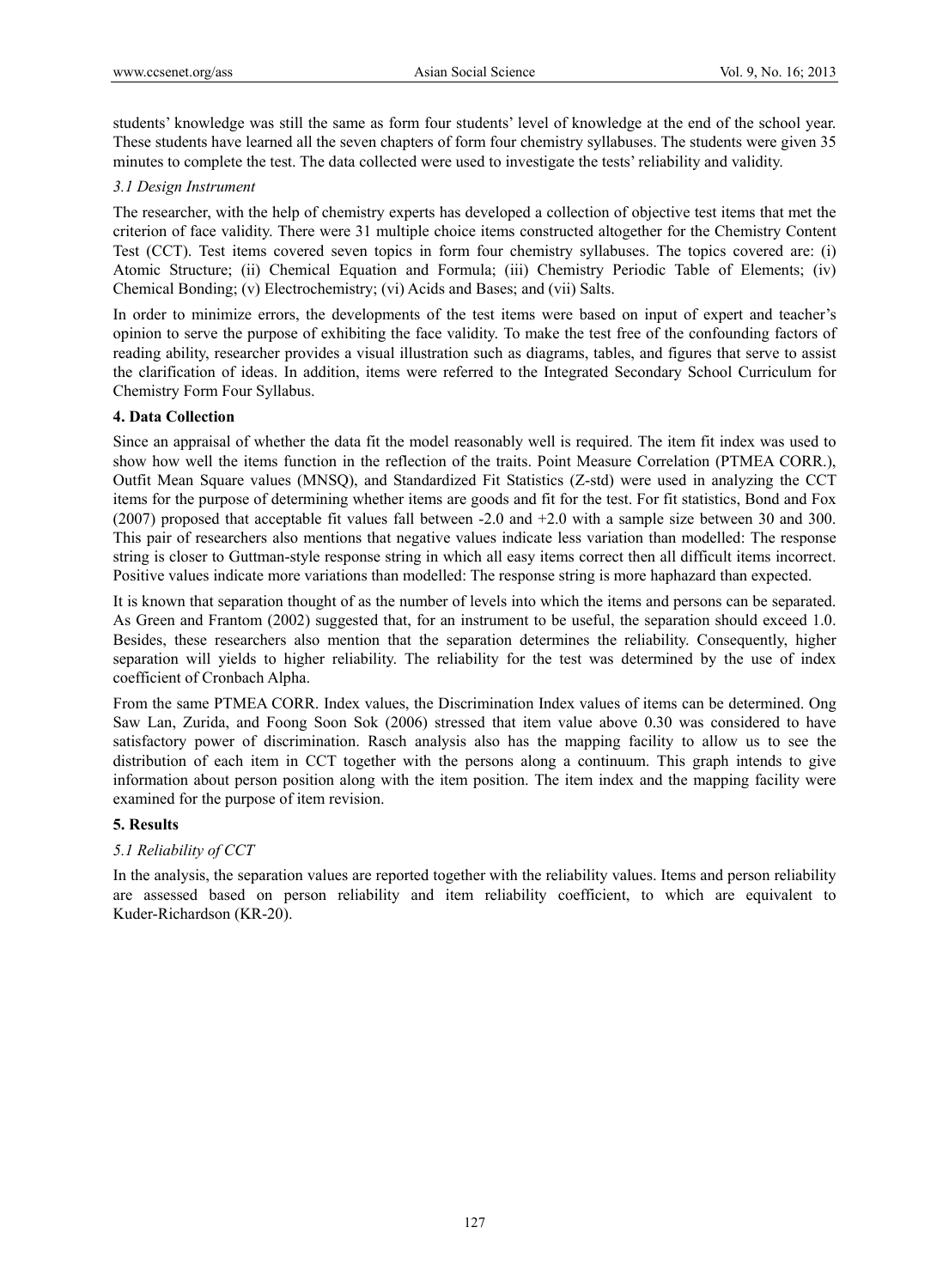|                                                                                                 | <b>RAW SCORE</b> | <b>COUNT</b> | <b>MEASURE</b> | <b>MODEL</b> | <b>INFIT</b> |         | <b>OUTFIT</b> |             |
|-------------------------------------------------------------------------------------------------|------------------|--------------|----------------|--------------|--------------|---------|---------------|-------------|
|                                                                                                 |                  |              |                | <b>ERROR</b> | <b>MNSQ</b>  | ZSTD    | <b>MNSO</b>   | <b>ZSTD</b> |
| <b>MEAN</b>                                                                                     | 8.8              | 31.0         | $-1.08$        | .44          | 1.00         | $\cdot$ | 1.02          | $\cdot$     |
|                                                                                                 | S.D.             | 2.9          | $\cdot$ 1      | .54          | .07          | .13     | $\cdot^8$     | .24         |
|                                                                                                 | MAX.             | 18.0         | 31.0           | .36          | 1.03         | 1.30    | 1.4           | 1.85        |
|                                                                                                 | MIN.             | 1.0          | 30.0           | $-3.65$      | .38          | .72     | $-2.3$        | .61         |
| <b>REAL RMSE</b><br><b>SEPARATION</b><br>person RELIABILITY .30<br>.45 ADJ.SD<br>.30<br>.66     |                  |              |                |              |              |         |               |             |
| <b>MODEL RMSE</b><br><b>SEPARATION</b><br>ADJ.SD<br>person RELIABILITY .34<br>.44<br>.32<br>.72 |                  |              |                |              |              |         |               |             |
| S.E. OF person $MEAN = .05$                                                                     |                  |              |                |              |              |         |               |             |
| person RAW SCORE-TO-MEASURE CORRELATION = 1.00                                                  |                  |              |                |              |              |         |               |             |
| CRONBACH ALPHA (KR-20) person RAW SCORE RELIABILITY = .34                                       |                  |              |                |              |              |         |               |             |

Table 1. Summary statistics (Person Reliability)

From the analysis in Table 1, it is found that the person reliability is low at 0.34 which is suggesting that similar ordering of person placement cannot be expected if this sample of people were given another set of item measuring the same construct CCT. This low reliability occurs due to the low separation value (0.66) which is supposed to be more than 1.0.

#### *5.2 Item Fit*

Attributes were checked on the Point Measure Correlation with acceptable parameters; PMC =  $x$ , 0.4 <  $x$  < 0.8. In order to determine the item as 'problematic', Rasch requires further verification by looking at the Outfit column for Mean Square value, MNSQ = y,  $0.5 < y < 1.5$  and Z-std value where Z-std = z,  $-2 < z < +2$ . The output table for item measure is exploited to determine misfitting item which is shown below.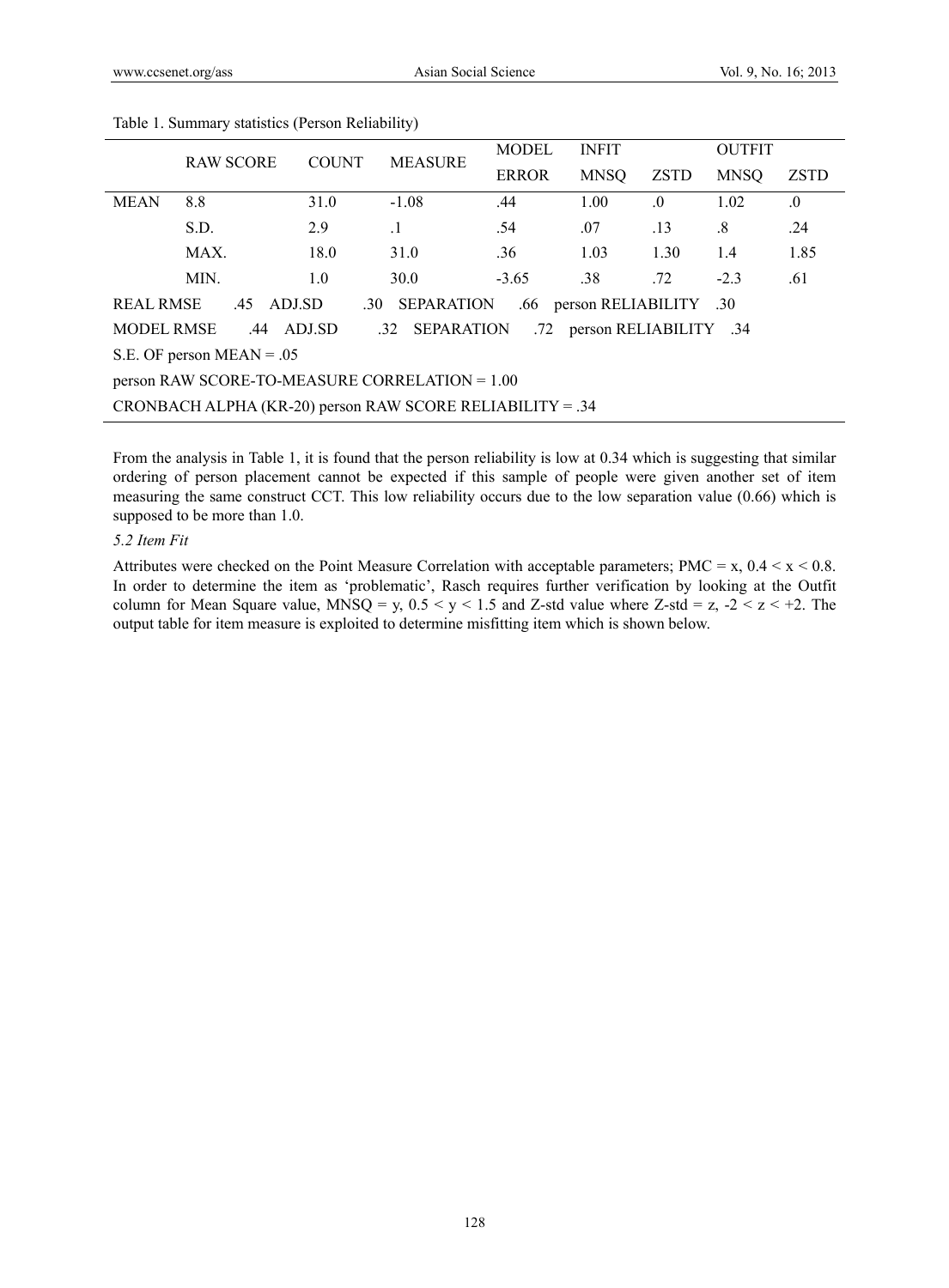| INPUT: 134 persons, 31 items MEASURED: 134 persons, 31 items, |              |              |                |              |              |                 |               |             |              |                             |
|---------------------------------------------------------------|--------------|--------------|----------------|--------------|--------------|-----------------|---------------|-------------|--------------|-----------------------------|
| <b>ENTRY</b>                                                  | <b>RAW</b>   | <b>COUNT</b> | <b>MEASURE</b> | <b>ERROR</b> | <b>INFIT</b> |                 | <b>OUTFIT</b> |             | <b>PTMEA</b> | items                       |
| <b>NUMBER</b>                                                 | <b>SCORE</b> |              |                |              | <b>MNSQ</b>  | <b>ZSTD</b>     | <b>MNSQ</b>   | <b>ZSTD</b> | CORR.        |                             |
| $10\,$                                                        | 24           | 134          | .53            | .23          | 1.09         | .7              | 1.20          | 1.1         | $-.02$       | $\sqrt{s}10$                |
| 11                                                            | 13           | 134          | 1.26           | .30          | 1.06         | $\cdot$ 3       | 1.23          | $\cdot$ .9  | $-.01$       | s11                         |
| 16                                                            | 23           | 134          | .58            | .23          | 1.07         | $.5\,$          | 1.17          | 1.0         | .03          | s16                         |
| 19                                                            | 45           | 134          | $-.35$         | .19          | 1.11         | 1.5             | 1.13          | 1.5         | .03          | s19                         |
| $22\,$                                                        | $22\,$       | 134          | .64            | .24          | 1.05         | $.4\phantom{0}$ | 1.17          | $\cdot$ .9  | .04          | s22                         |
| 31                                                            | 34           | 134          | .06            | .20          | 1.07         | $.8\,$          | $1.10\,$      | $.8\,$      | $.08\,$      | s31                         |
| 23                                                            | 10           | 134          | 1.55           | .33          | 1.02         | $\cdot$ .2      | 1.06          | $\cdot$ 3   | $.08\,$      | s23                         |
| 30                                                            | 46           | 134          | $-.39$         | .19          | 1.08         | 1.2             | 1.10          | 1.2         | $.08\,$      | s30                         |
| $27\,$                                                        | $20\,$       | 134          | .76            | .25          | 1.04         | .3              | 1.08          | $.4\,$      | .10          | s27                         |
| 15                                                            | 16           | 134          | 1.02           | .27          | 1.02         | $\cdot$ .2      | 1.10          | $.5\,$      | $.10$        | s15                         |
| $\mathbf{1}$                                                  | 23           | 134          | .58            | .23          | 1.05         | $.4\phantom{0}$ | 1.04          | .3          | $.10$        | s1                          |
| 12                                                            | 46           | 134          | $-.39$         | .19          | 1.07         | 1.1             | 1.08          | $\cdot$ 9   | $.10$        | $\boldsymbol{\mathrm{s}}12$ |
| $21\,$                                                        | 19           | 134          | .82            | .25          | 1.03         | $\cdot$ .2      | 1.01          | $\cdot$     | .12          | s21                         |
| 24                                                            | 36           | 134          | $-.02$         | .20          | 1.04         | $.5\,$          | 1.05          | $.5\,$      | .13          | s24                         |
| $\mathfrak{Z}$                                                | 63           | 134          | $-.95$         | $.18\,$      | 1.05         | 1.3             | 1.05          | $1.0$       | .15          | s3                          |
| 5                                                             | $20\,$       | 134          | .76            | .25          | 1.01         | $\cdot$ 1       | 1.00          | $\cdot$ 1   | .16          | s5                          |
| 17                                                            | 29           | 134          | .28            | .21          | 1.01         | $\cdot1$        | 1.05          | $.4\,$      | .17          | s17                         |
| 26                                                            | $27\,$       | 134          | .38            | .22          | .99          | $.0\,$          | .98           | $-.1$       | .21          | S <sub>26</sub>             |
| 18                                                            | 38           | 134          | $-.09$         | .20          | 1.01         | $\cdot$ 1       | $1.00\,$      | $.0\,$      | .21          | $\sqrt{s}18$                |
| 9                                                             | 52           | 134          | $-.59$         | $.18\,$      | .99          | $-.2$           | .99           | $-.1$       | .26          | <b>S9</b>                   |
| $7\overline{ }$                                               | 38           | 134          | $-.09$         | .20          | .97          | $-.3$           | .97           | $-.2$       | .27          | S7                          |
| 29                                                            | 44           | 134          | $-.32$         | .19          | .97          | $-.4$           | .95           | $-.5$       | .29          | S <sub>29</sub>             |
| $20\,$                                                        | 48           | 134          | $-.46$         | .19          | .97          | $-.5$           | .95           | $-.6$       | .30          | <b>S20</b>                  |
| 25                                                            | $28\,$       | 134          | .33            | .22          | .95          | $-.4$           | .89           | $-.7$       | .31          | S <sub>25</sub>             |
| $28\,$                                                        | 57           | 134          | $-.76$         | $.18\,$      | .93          | $-1.5$          | 1.03          | $.5\,$      | .34          | $\mathbf{S28}$              |
| 2                                                             | 89           | 134          | $-1.80$        | .19          | .92          | $-1.1$          | .89           | $-1.3$      | .39          | $\rm S2$                    |
| 13                                                            | 60           | 134          | $-.85$         | $.18\,$      | .91          | $-2.0$          | .90           | $-1.8$      | .40          | S13                         |
| 14                                                            | 55           | 134          | $-.69$         | $.18\,$      | .91          | $-1.8$          | .90           | $-1.7$      | .40          | S14                         |
| $8\,$                                                         | 59           | 134          | $-.82$         | $.18\,$      | .91          | $-2.0$          | .90           | $-1.9$      | .41          | ${\rm S}8$                  |
| $\overline{4}$                                                | 45           | 134          | $-.35$         | .19          | $.88\,$      | $-1.8$          | $.84$         | $-1.8$      | .45          | $\ensuremath{\mathrm{S}}4$  |
| 6                                                             | 53           | 134          | $-.63$         | $.18\,$      | .85          | $-3.0$          | .83           | $-2.7$      | .51          | S <sub>6</sub>              |
| <b>MEAN</b>                                                   | 38.          | 134.         | .00.           | .21          | 1.00         | $-.2$           | 1.02          | 0.          |              |                             |
| S.D.                                                          | 18.          | 0.           | .74            | .04          | $.07\,$      | $1.1\,$         | $.10\,$       | $1.0\,$     |              |                             |

#### Table 2. Item measures

Based on the Table 2, analysis of the three attributes PMC, MNSQ and Z-std values show that none of the items were a misfit. The items are considered as a misfit only when all the three controls cannot be met. Hence, all items are acceptable for further analysis. The researcher continues on viewing the mapping facility in the Rasch model as a method of determining items distribution with the persons along a continuum. The map analysis is shown in Figure 1.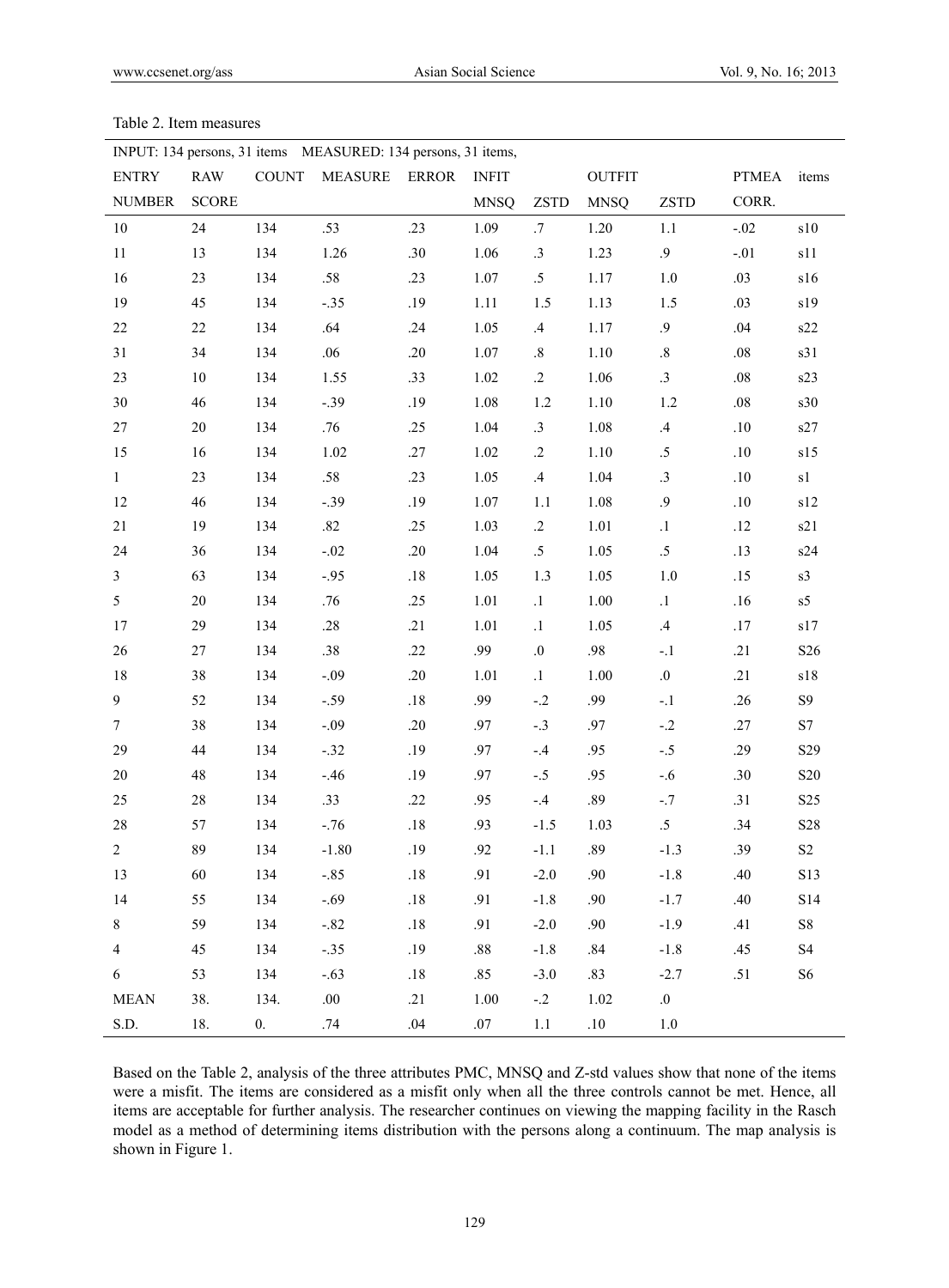#### *5.3 Item Person-Map*

Rasch analysis also has the mapping facility to allow us to see the distribution of each item in CCT together with the persons along a continuum. According to Herrmann-Abell, DeBoer, and Roseman (2009) when item difficulty and person ability match, the person has a 50% chance of answering the item correctly. The item index and the mapping facility were examined for the purpose of item revision. Figure 1, below shows the item person-map for CCT.



Figure 1. Item Person-Map analysis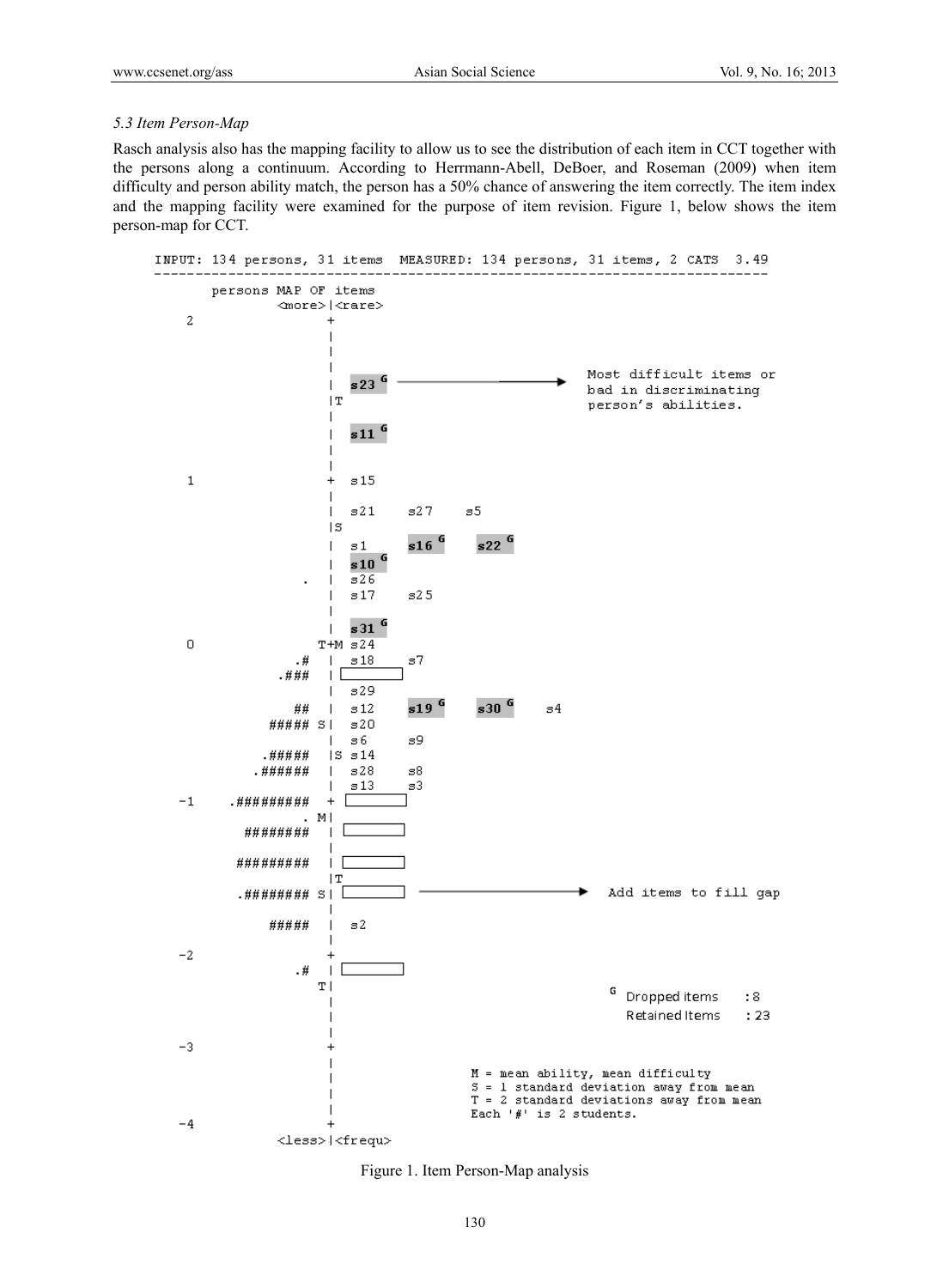The distribution of persons' positions is located on the left side of the vertical line and items on the right. From Figure 1, the items cover the range of -1.85 to +1.65 logits in difficulty, which is broader than the range of about -2.24 to 0.62 for persons. It also can be seen that the numerous item's position is beyond the person's capabilities. These indicate that items on the upper end of the graph are very difficult for students and as a result, the items have dropped from the item list. Meanwhile, lowest position in the graph is item s2. This item is the easiest questions, but still in persons capabilities to answer it correctly. At one point on the scale, there are 4 items at the same position. The researcher has to consider either dropping or revising one or two of them as redundant.

Although Table 2 showed that all item a fit with the model, based on the Discrimination Index, some of the items were identified as 'problematic' and needed to be revised or rejected. Before the action is taken in improving the instrument, map analysis in Figure 1 also contributes in giving information for improving quality of the items. Thus based on the data that have been collected from Table 2 and Figure 1, researcher categorized the items into four criteria for further action to be taken in developing the instrument. The categories are as follows: retain, rephrasing, simplified, and rejected.

Table 3. Categories for items and action to be taken

| Item number                                     | <b>Total items</b> | <b>Action taken</b>                     |
|-------------------------------------------------|--------------------|-----------------------------------------|
| 18, 7, 29, 12, 4, 20, 6, 9, 14, 28, 8, 13, 3, 2 | 14                 | Retained                                |
| 26, 17, 25, 24                                  | 4                  | Rephrased                               |
| 15, 21, 27, 5, 1                                |                    | Simplified                              |
| 23, 11, 10, 16, 22, 31, 19, 30                  | 8                  | Rejected and dropped from the item list |

Table 3 shows the total of 31 items. A total of 14 retained items were items that have value within acceptable range, as discussed earlier. The table also shows that 4 items need to be rephrased to help students understand the questions in CCT. There are another 5 items which are located at the upper end of graph need to be simplified and matched with the students' capabilities. Lastly, 8 items that are located at the far upper end of the graph were taken out of the item list. This is because these items have negative value that really poor in discriminating students. Students with high achievement fail to answer correctly, whereas students with low achievement accidentally able to answer questions successfully. Some of the items were also taken out due to redundancy.

#### **4. Conclusions and Implications**

The objective of this paper is to develop an instrument to measure students' Chemistry Content Knowledge with referenced to the Malaysian Secondary Science Curriculum. Applying Rasch Modeling in test item development can be a powerful tool for evaluation, and refinement of items. Thus, it results in precise, valid, and relatively brief instruments that minimize response burden. The findings from the analysis showed that improvement is still needed for some of the test items to ensure that the instrument is reliable and useful. After some improvements, the test items will be distributed to sample research.

#### **References**

- Bond, T. G., & Fox, C. M. (2007). *Applying The Rasch Model: Fundamental Measurement in the Human Sciences* (2nd ed.). Lawrence Erlbaum Associates. New Jersey, Landon.
- Green, K. E., & Frantom, C. G. (2002). *Survey developments and validation with Rasch Model. International conference on questionnaire development, evaluation, and testing.* Charleston. Retrieved April 7, 2010, from http://www.jpsm.umd.edu.html
- Herrmann-Abell, C. F., DeBoer, G. E., & Roseman, J. E. (2009). Using Rasch Modeling to Analyze Standards- Based Assessment Items Aligned to Middle School Chemistry Ideas. DR-K12 PI Meeting. AAAS Project 2061.
- Lan, O. S., & Sok, F. S. (2006). *Development and Validation of Test for Integrated Science Processes.* Paper presented on 13-15 February at 3rd International Conference on Measurement and Evaluation in Education, Penang, Malaysia. Retrieved from http://www.eprints.usm.my
- Linacre, J. (2007). *A User's Guide to WINSTEPS Rasch-Model Computer Programs.* Chicago: MESA Press.
- Linacre, J. M. (1994). *Sample size and item calibration stability.* Rasch Measurement Transactions. Retrieved from http://www.rasch.org/memo